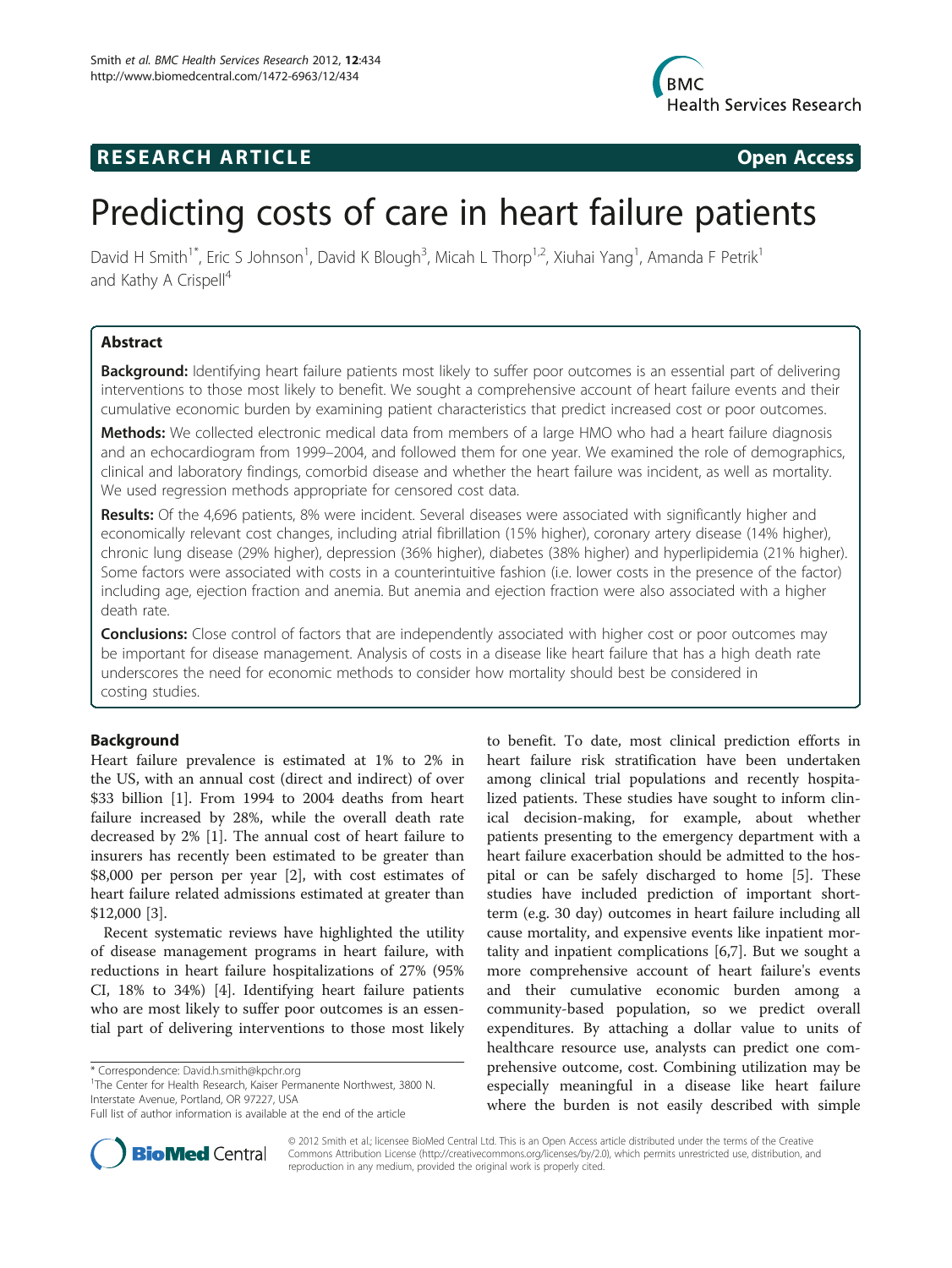endpoints; a comprehensive understanding is dependent on capturing all of the ways that outcomes appear. These estimates may also be useful for modeling the cost-effectiveness of heart failure interventions.

Our analyses predict overall cost and allow us to examine the role of demographics, clinical findings, and comorbid disease in a way that can help clinicians and those responsible for population management focus their service provision. Our study uses data on a cohort of heart failure patients with near complete capture of clinical events. Knowing how strongly factors contribute to this comprehensive reflection of heart failure's burden may yield new insights into potential strategies for burden reduction. These data can also be useful for health service expenditure planning, and for understanding how effective treatments might change costs of care. Since we focus on patients in the community setting our study is relevant to the larger set of heart failure patients. Because others have noted that patients with incident disease may differ in important ways from those with prevalent disease [[8\]](#page-7-0), we also explored whether costs differ by this attribute.

## Methods

### Setting

We used data from a non-profit group-model Health Maintenance Organization (HMO) that provides fully integrated health care to approximately 480,000 individuals in the Northwestern US to conduct this retrospective cohort study. The HMO has linked electronic databases that we used to collect patient level information on health care expenditure and utilization (including inpatient and outpatient visits, laboratory results and pharmacy utilization). Our study was approved by the Research Subjects Protection Office at Kaiser Permanente Northwest in compliance with the Helsinki Declaration [\(http://www.wma.net/en/30publications/10policies/](http://www.wma.net/en/30publications/10policies/b3/index.html) [b3/index.html\)](http://www.wma.net/en/30publications/10policies/b3/index.html).

## Patients

Patients included in the study were HMO members 20 years and older who had an echocardiogram and a diagnosis of heart failure between 1999 and 2004; they were followed for up to one year post echocardiogram (or until April 1, 2005, death, or disenrollment from the health plan, whichever came first). The patient's first echocardiogram, plus 30 days, served as the index date for all data collection. We allowed 30 days postechocardiogram so that we could identify incident patients whose echocardiogram was part of their heart failure diagnostic work-up. All patients had at least one year of membership (and prescription benefit coverage) prior to their index date and had between one and three years of baseline data from which baseline covariates and heart failure diagnoses were extracted. Patients had an inpatient or outpatient diagnosis of heart failure

(ICD-9 428) during the baseline period; that diagnostic code has a predictive value positive of 82% for heart failure [\[9](#page-7-0)], but may not be the same in our setting.

# Variables

As has been done in other retrospective studies in heart failure [\[10\]](#page-7-0), we examined clinical findings and diagnoses that are thought to be related to heart failure. The most current baseline value (before the index date) was extracted from the HMO's electronic medical record (including laboratory data, and inpatient or outpatient visits, except where noted). Table [1](#page-2-0) describes how we defined clinical variables.

### Costs of care

In the costing method we used [\[11\]](#page-7-0), standard costs for units of medical care (ie. office visits and direct hospital service components) were identified from aggregate departmental expenditures and administrative costs; other indirect and joint costs were allocated to units of direct costs. These standard unit costs were multiplied by utilization volume to obtain total costs. The pharmaceutical prices approximated retail costs in the local market. For care provided in non-HMO facilities, costs are the amounts that the HMO paid to vendors. All costs were adjusted to reflect 2005 prices. The expenditures include nearly all the costs of acute inpatient and outpatient care (fewer than 10% of members use an outof-plan service in any given year).

### Statistical analysis

Using cost as a dependent variable requires special attention to both its functional form (right skewness) and to censoring. To address skewness we employed a natural log transformation, allowing us to use regression models based on the assumption of normality of error terms. This assumption was checked and verified with residual plots. To deal with censoring, we used the method as outlined by Baser and colleagues [\[12\]](#page-7-0) wherein costs are recorded as a panel (monthly) dataset and inverse proportional weighting is used to derive an unbiased estimate of costs even if we have informative censoring. Weights were derived using time-to-event methods, where the event was censoring. Monthly costs within a patient are correlated, and we investigated both population-averaged models (using general estimating equations (GEE)) and patient-specific models (using random intercepts for patients) to account for this. In the case of a linear model, these two approaches are equivalent. However, GEE does not require the assumption of compound symmetry (even as a working correlation structure) as does the random intercepts model. This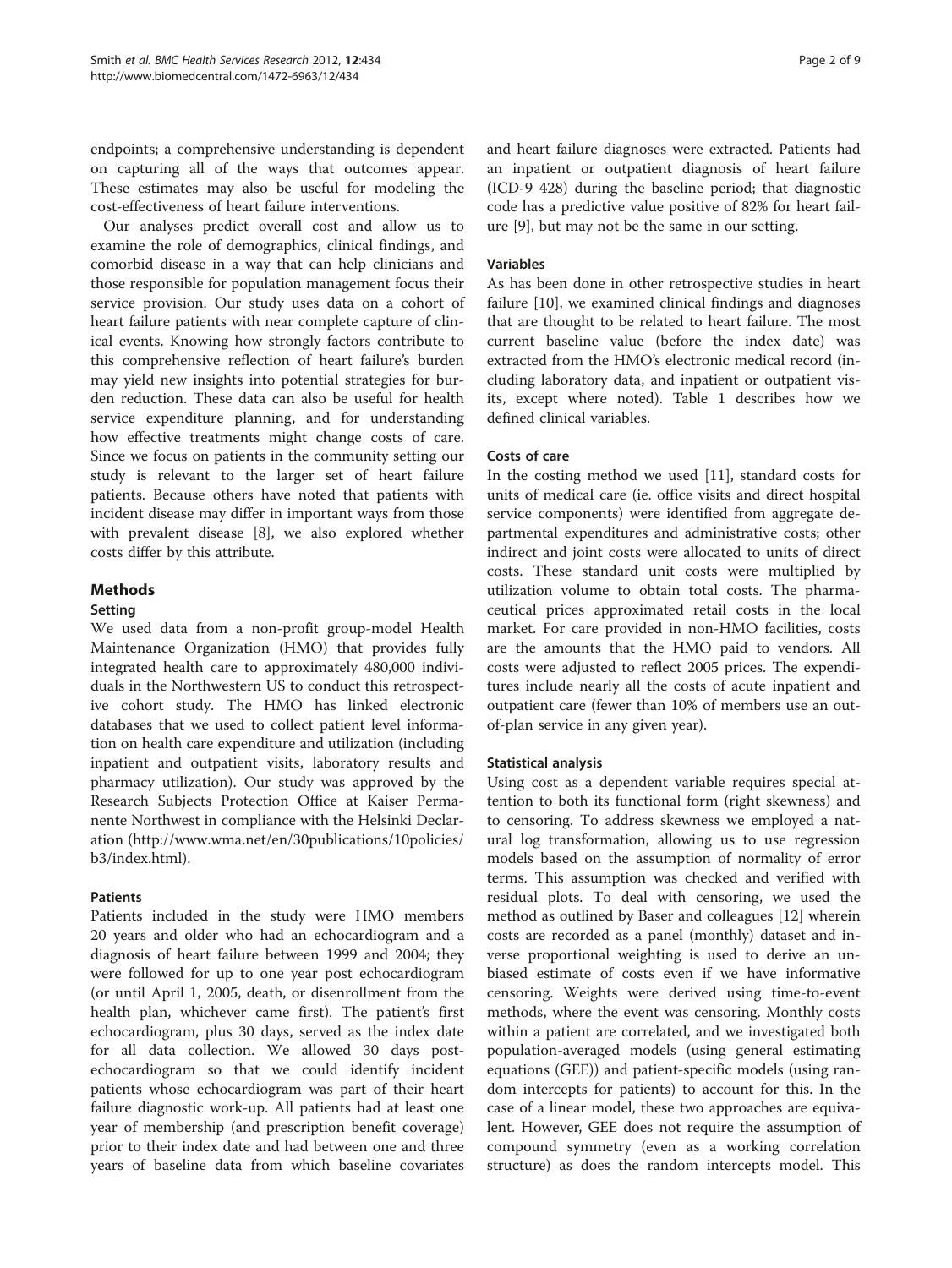| Characteristic                                          | Data source                                                                                                                                    |
|---------------------------------------------------------|------------------------------------------------------------------------------------------------------------------------------------------------|
| Demographic characteristics                             |                                                                                                                                                |
| Age                                                     | Membership file                                                                                                                                |
| Gender                                                  | Membership file                                                                                                                                |
| Race                                                    | Membership file and electronic medical<br>record (EMR)                                                                                         |
| <b>BMI</b>                                              | EMR (BMI; weight in kg/height in m <sup>2</sup> )                                                                                              |
| Smoking Status                                          | EMR                                                                                                                                            |
| <b>Clinical characteristics</b>                         |                                                                                                                                                |
| Hypertension                                            | ICD-9 codes 401.xx - 405.xx, or systolic<br>>140 or diastolic >90                                                                              |
| Hyperlipidemia                                          | ICD 9 code 272.x, or total cholesterol<br>>199mg/dL, or low density lipoprotein<br>>129mg/dL                                                   |
| Ischemic stroke                                         | ICD 9 codes: 433.xx, 434.xx, 436,<br>438.0-438.53, 438.8-438.82, 438.89, 438.9,<br>997.02                                                      |
| Transient ischemic attack                               | ICD 9 codes: 435.xx                                                                                                                            |
| Hypothyroidism                                          | ICD 9 codes: 243, 244.xx                                                                                                                       |
| Chronic lung disease                                    | ICD 9 codes: 490, 491-491.21, 491.8,<br>491.9, 492.xx, 493.0x, 493.1x, 493.2x,<br>493.9x, 494.x, 495, 495.0, 495.2-495.9,<br>496, 518.1, 518.2 |
| Aortic/mitral valvular disease                          | ICD 9 codes: 395.xx, 424.0, 424.1,<br>746.3-746.6, 746.81, 394.xx, 396.xx                                                                      |
| Depression                                              | ICD 9 codes: 296.2x-296.6x, 296.7, 296.8,<br>296.80, 296.82, 296.89, 300.4, 301.12,<br>309.1, 311                                              |
| Atrial fibrillation or flutter                          | ICD 9 codes: 427.3x                                                                                                                            |
| <b>Diabetes</b>                                         | Health plan diabetes registry                                                                                                                  |
| Coronary artery disease/<br>acute myocardial infarction | ICD 9 codes: 410.xx - 414.xx, excluding<br>414.10, 414.11, 414.19                                                                              |
| Peripheral vascular disease                             | ICD 9 codes: 250.7x, 440.xx, 443.81, 443.9                                                                                                     |
| Left ventricular wall thickness                         | echocardiogram                                                                                                                                 |
| Ejection fraction                                       | echocardiogram                                                                                                                                 |
| Laboratory characteristics                              |                                                                                                                                                |
| Renal function                                          | Outpatient laboratory values for serum<br>creatinine (glomerular filtration rate<br>estimated from MDRD equation)                              |

<span id="page-2-0"></span>Table 1 How baseline characteristics were measured

BMI (Body mass index), EMR (electronic medical record), ICD-9 (International Classification of Diseases, 9th revision, clinical modification), MDRD (4-variable Modification of Diet in Renal Disease equation).

assumption is not entirely appropriate for repeated measures data. For that reason, we preferred the GEE approach. We performed a Hausman test to help determine whether the weighting was necessary. In our analysis we noted there were no material differences in the random versus fixed effects models and the Hausman test showed there was no statistically significant difference between the weighted and unweighted regressions; because of this we present only the unweighted, pooled ordinary least squares (POLS) results. Standard errors have been obtained using GEE with a working correlation structure of independence. Our dataset

consisted of 12 monthly observations on total cost post index date for all patients. The analysis was adjusted for month by including dummy variables for month in the regression models. Because costs are known after death, we recorded monthly costs as zero after death; \$1 was added to any monthly cost of zero before taking the logarithm. The above analyses were repeated, with restriction to those patients who survived the entire 12 months of follow-up. We present the results as the average monthly costs as a relative percent change from the omitted group in the regression using the formula of van Garderen and Shah [[13\]](#page-7-0) to obtain the exact unbiased estimator and its variance. We used alpha = 0.05 to interpret statistical significance (i.e. 95% confidence interval excludes the null), and considered a change in cost of 10% (compared to the variable's reference group) to be economically relevant. To further investigate the relation between cost and death (by comorbid condition) we also present a Cox proportional hazards model analysis of the risk of death. We used a complete case analysis. We used SAS (SAS version 6.12 and 8.2, Cary NC) and Stata 9.2 (College Station, Texas, USA) for all analyses.

### Results

Among 519,383 adults aged 18 years and older, we found 10,265 with a diagnosis of heart failure, and 8,291 of these had an echocardiogram. Our analysis dataset included the 4,696 (of 8,291) patients who had at least one year of health plan membership and pharmacy coverage before their echocardiogram; 381 (8% of 4,696) had new-onset (incident) heart failure. Table [2](#page-3-0) shows the baseline characteristics for the sample, stratified by whether patients had incident or prevalent disease. Patients with prevalent heart failure were older, and had a greater comorbidity load (with the exception of aortic valvular disease) than incident patients.

Table [3](#page-4-0) shows the independent contribution (and precision estimates) of demographic, clinical and comorbid factors to total monthly cost of care. The estimates are expressed as relative percent change from the omitted group; negative percents represent lower costs compared to the omitted group. Several diseases were associated with significantly higher and economically relevant cost changes, including atrial fibrillation (15% higher), coronary artery disease (14% higher), chronic lung disease (29% higher), depression (36% higher), diabetes (38% higher) and hyperlipidemia (21% higher). With the exception of hyperlipidemia, patients with these diseases had not only higher costs but also a higher death rate.

Some covariables showed significant, economically relevant cost changes in an unexpected direction (i.e. that patients with the factor had lower costs) including older age, anemia (defined as hemoglobin <11mg/dl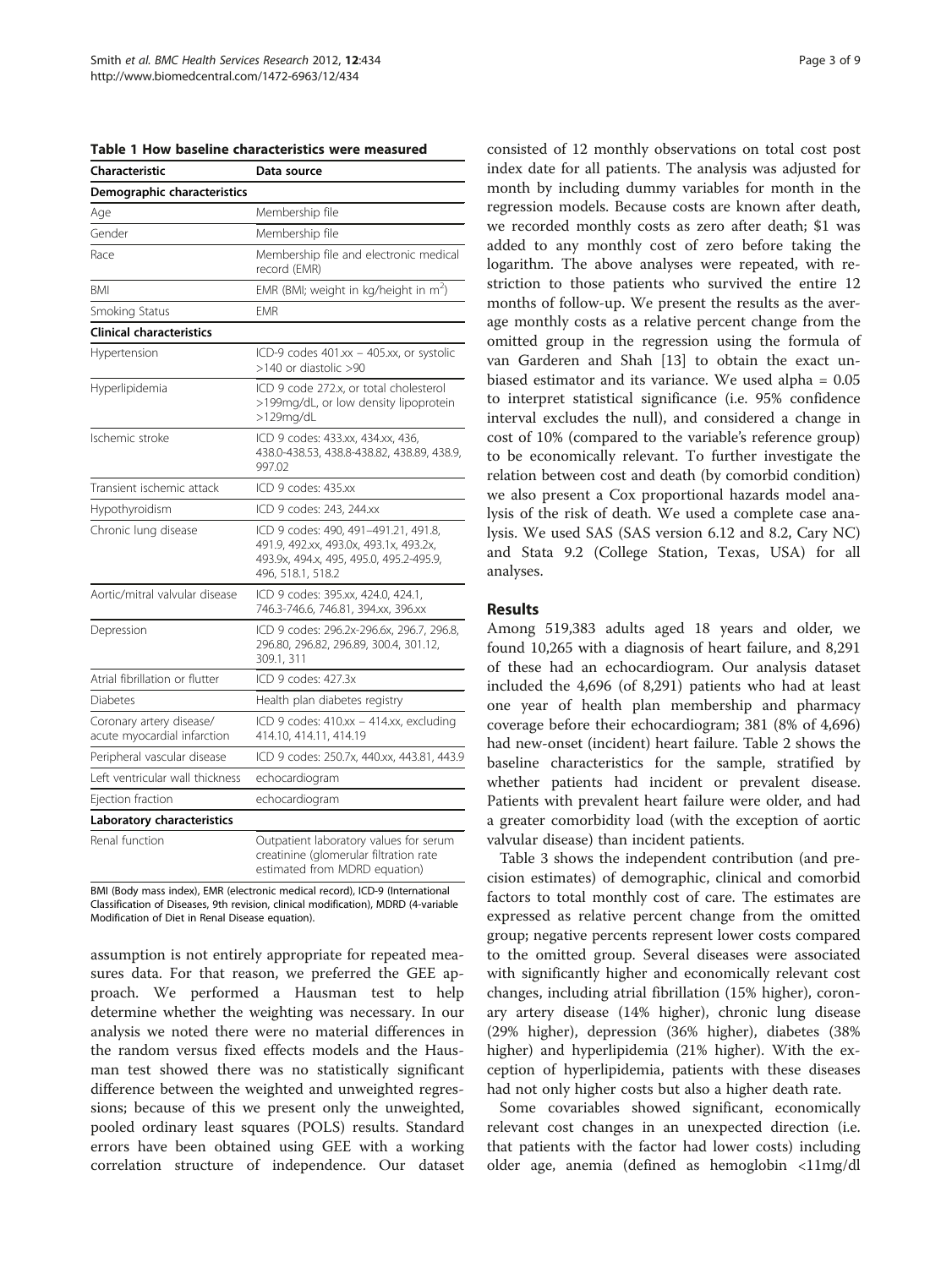### <span id="page-3-0"></span>Table 2 Characteristics of the population at baseline (most recent values, up to 3 years prior to index date) by prevalent and incident cohort

|                                                 |      | Prevalent<br>$(n=4315)$ | Incident<br>$(n=381)$ |             |                |
|-------------------------------------------------|------|-------------------------|-----------------------|-------------|----------------|
| Demographics                                    | n    | (%)                     | n                     | (%)         | <b>Total N</b> |
| Age                                             |      |                         |                       |             |                |
| 20-59 years                                     | 777  | $(18.01\%)$             | 98                    | (25.72%)    | 875            |
| 60-64                                           | 415  | $(9.62\%)$              | 28                    | (7.35%)     | 443            |
| 65-69                                           | 512  | (11.87%)                | 39                    | (10.24%)    | 551            |
| 70-74                                           | 607  | (14.07%)                | 60                    | (15.75%)    | 667            |
| 75-79                                           | 735  | (17.03%)                | 57                    | $(14.96\%)$ | 792            |
| 80-84                                           | 630  | $(14.60\%)$             | 59                    | (15.49%)    | 689            |
| 85 years and over                               | 639  | (14.81%)                | 40                    | $(10.50\%)$ | 679            |
| Gender                                          |      |                         |                       |             |                |
| male                                            | 2061 | (47.76%)                | 223                   | (58.53%)    | 2284           |
| female                                          | 2254 | (52.24%)                | 158                   | (41.47%)    | 2412           |
| Race                                            |      |                         |                       |             |                |
| white                                           | 4074 | $(94.41\%)$             | 365                   | $(95.80\%)$ | 4539           |
| non-white                                       | 241  | $(5.59\%)$              | 16                    | $(4.20\%)$  | 257            |
| <b>Clinical findings and measurements</b>       |      |                         |                       |             |                |
| BMI (kg/m <sup>2</sup> )                        |      |                         |                       |             |                |
| <25                                             | 1034 | (23.96%)                | 83                    | (21.78%)    | 1117           |
| $25 - 34$                                       | 2331 | (54.02%)                | 219                   | (57.48%)    | 2550           |
| $>=35$                                          | 950  | (22.02%)                | 79                    | (20.73%)    | 1029           |
| Smoking Status                                  |      |                         |                       |             |                |
| current smoker                                  | 418  | $(9.69\%)$              | 38                    | (9.97%)     | 456            |
| never or former smoker                          | 3897 | $(90.31\%)$             | 343                   | (90.03%)    | 4240           |
| Systolic blood pressure (mm/hg)                 |      |                         |                       |             |                |
| < 120                                           | 1267 | (29.36%)                | 126                   | (33.07%)    | 1393           |
| 120-140                                         | 1637 | $(37.94\%)$             | 149                   | (39.11%)    | 1786           |
| >140                                            | 1411 | (32.70%)                | 106                   | (27.82%)    | 1517           |
| Hemoglobin                                      |      |                         |                       |             |                |
| $<$ 11gm/dl                                     | 466  | $(10.80\%)$             | 42                    | (11.02%)    | 508            |
| $>=$ 11gm/dl                                    | 3849 | (89.20%)                | 339                   | $(88.98\%)$ | 4188           |
| Renal function* (ml/min/1.73m <sup>2</sup> )    |      |                         |                       |             |                |
| $>= 60$                                         | 2389 | (55.37%)                | 261                   | $(68.50\%)$ | 2650           |
| 45-60                                           | 972  | (22.53%)                | 64                    | $(16.80\%)$ | 1036           |
| $30 - 45$                                       | 671  | (15.55%)                | 35                    | (9.19%)     | 706            |
| $30$                                            | 283  | (6.56%)                 | 21                    | (5.51%)     | 304            |
| Ejection fraction on echocardiogram(%)          |      |                         |                       |             |                |
| >65                                             | 353  | (8.18%)                 | 18                    | (4.72%)     | 371            |
| $51 - 65$                                       | 2331 | (54.02%)                | 169                   | (44.36%)    | 2500           |
| $41 - 50$                                       | 533  | (12.35%)                | 60                    | (15.75%)    | 593            |
| $31 - 40$                                       | 488  | (11.31%)                | 62                    | (16.27%)    | 550            |
| 21-30                                           | 417  | $(9.66\%)$              | 55                    | $(14.44\%)$ | 472            |
| $1 - 20$                                        | 193  | (4.47%)                 | 17                    | $(4.46\%)$  | 210            |
| Posterior wall thickness on echocardiogram (mm) |      |                         |                       |             |                |
| < 11                                            | 1763 | (40.86%)                | 154                   | (40.42%)    | 1917           |

### Table 2 Characteristics of the population at baseline (most recent values, up to 3 years prior to index date) by prevalent and incident cohort (Continued)

| $>=11$                      | 2552 | (59.14%)    | 227 | (59.58%)   | 2779 |
|-----------------------------|------|-------------|-----|------------|------|
| Comorbid diagnoses          |      |             |     |            |      |
| Atrial fibrillation         |      |             |     |            |      |
| yes                         | 1603 | (37.15%)    | 123 | (32.28%)   | 1726 |
| no                          | 2712 | (62.85%)    | 258 | (67.72%)   | 2970 |
| Aortic valvular disease     |      |             |     |            |      |
| yes                         | 1354 | (31.38%)    | 141 | (37.01%)   | 1495 |
| no                          | 2961 | (68.62%)    | 240 | (62.99%)   | 3201 |
| Coronary artery disease     |      |             |     |            |      |
| yes                         | 2224 | (51.54%)    | 178 | (46.72%)   | 2402 |
| no                          | 2091 | (48.46%)    | 203 | (53.28%)   | 2294 |
| Chronic lung disease        |      |             |     |            |      |
| yes                         | 2002 | (46.40%)    | 141 | (37.01%)   | 2143 |
| no                          | 2313 | $(53.60\%)$ | 240 | (62.99%)   | 2553 |
| Depression                  |      |             |     |            |      |
| yes                         | 961  | (22.27%)    | 81  | (21.26%)   | 1042 |
| no                          | 3354 | (77.73%)    | 300 | (78.74%)   | 3654 |
| Diabetes                    |      |             |     |            |      |
| yes                         | 1480 | $(34.30\%)$ | 102 | (26.77%)   | 1582 |
| no                          | 2835 | (65.70%)    | 279 | (73.23%)   | 3114 |
| Hypothyroidism              |      |             |     |            |      |
| yes                         | 726  | (16.83%)    | 47  | (12.34%)   | 773  |
| no                          | 3589 | (83.17%)    | 334 | (87.66%)   | 3923 |
| Hyperlipidemia              |      |             |     |            |      |
| yes                         | 2010 | (46.58%)    | 181 | (47.51%)   | 2191 |
| no                          | 2305 | (53.42%)    | 200 | (52.49%)   | 2505 |
| Peripheral vascular disease |      |             |     |            |      |
| yes                         | 703  | (16.29%)    | 49  | (12.86%)   | 752  |
| no                          | 3612 | (83.71%)    | 332 | (87.14%)   | 3944 |
| Stroke                      |      |             |     |            |      |
| yes                         | 474  | (10.98%)    | 37  | $(9.71\%)$ | 511  |
| no                          | 3841 | $(89.02\%)$ | 344 | (90.29%)   | 4185 |
| Transient ischemic attack   |      |             |     |            |      |
| yes                         | 298  | $(6.91\%)$  | 23  | $(6.04\%)$ | 321  |
| no                          | 4017 | (93.09%)    | 358 | (93.96%)   | 4375 |

[[14\]](#page-8-0)), and lower ejection fraction. But examining the hazard ratio (HR) on mortality in Table [3](#page-4-0) reveals that in each case the patients are significantly more likely to die in the presence of these variables. For example, compared with the oldest age cohort (85 years and above) patients aged 20–59 years had a HR of 0.38 (95% CI 0.27 to 0.53); patients with anemia were twice as likely to die (HR = 2.08, 95% CI 1.70 to 2.53); and compared with the worst level of ejection fraction, patients with normal ejection fraction (51% – 65%) were less likely to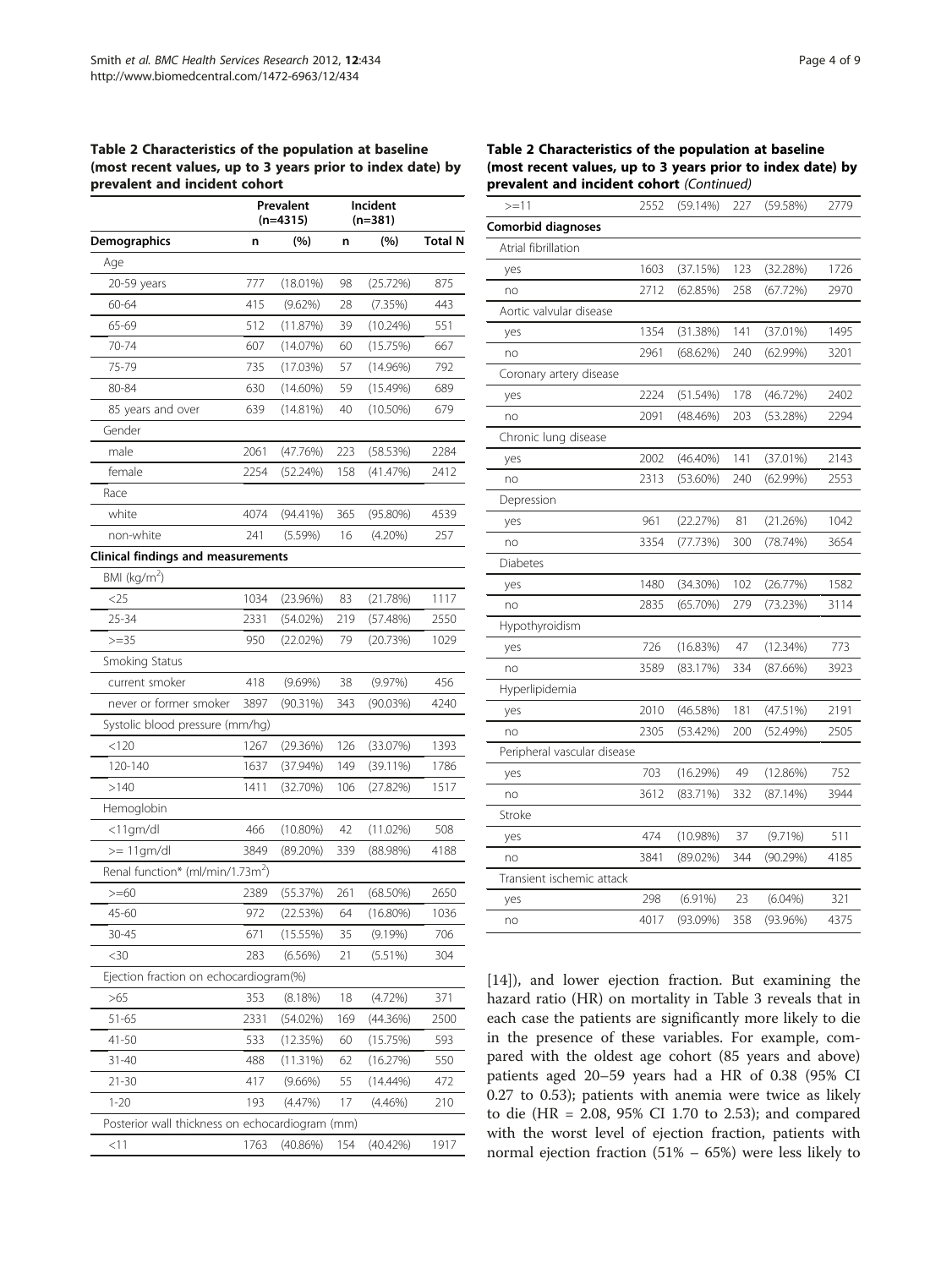# <span id="page-4-0"></span>Table 3 Demographic, clinical and comorbid factors contribution to cost of care

|                                              |                                    | Adjusted % change in costs over<br>12 months post-index date:<br>All Patients (Accounting for<br>loss to follow-up, |                                    | Adjusted change in costs over<br>12 months post-index date:<br>Survivors (Includes patients<br>who did not die; |                                   | <b>Adjusted Hazard Ratio</b><br>(HR) of death<br>over 12 months post-index |                           |
|----------------------------------------------|------------------------------------|---------------------------------------------------------------------------------------------------------------------|------------------------------------|-----------------------------------------------------------------------------------------------------------------|-----------------------------------|----------------------------------------------------------------------------|---------------------------|
|                                              |                                    |                                                                                                                     | costs recorded as zero post death) | Accounting for loss to follow-up)                                                                               |                                   |                                                                            |                           |
| Demographics                                 |                                    |                                                                                                                     | <b>CI</b>                          |                                                                                                                 | <b>CI</b>                         | <b>HR</b>                                                                  | <b>CI</b>                 |
| Age (years)                                  |                                    | estimate                                                                                                            |                                    | estimate                                                                                                        |                                   |                                                                            |                           |
|                                              | 20-59                              | 81.70%                                                                                                              | (43.8% to 119.7%)                  | 24.62%                                                                                                          | (4.04% to 45.20%)                 | 0.38                                                                       | $(0.27$ to $0.53)$        |
|                                              | 60-64                              | 85.60%                                                                                                              | (44.8% to 126.3%)                  | 31.74%                                                                                                          | (9.90% to 53.58%)                 | 0.37                                                                       | $(0.25 \text{ to } 0.55)$ |
|                                              | 65-69                              | 95.40%                                                                                                              | (55.5% to 135.3%)                  | 38.45%                                                                                                          | (16.91% to 59.98%)                | 0.38                                                                       | $(0.26 \text{ to } 0.54)$ |
|                                              | 70-74                              | 75.80%                                                                                                              | (41.9% to 109.7%)                  | 30.56%                                                                                                          | (11.53% to 49.60%)                | 0.48                                                                       | $(0.36 \text{ to } 0.64)$ |
|                                              | 75-79                              | 69.60%                                                                                                              | (38.4% to 100.8%)                  | 30.10%                                                                                                          | (12.24% to 47.96%)                | 0.54                                                                       | $(0.42 \text{ to } 0.71)$ |
|                                              | 80-84                              | 24.90%                                                                                                              | (0.4% to 49.4%)                    | 19.94%                                                                                                          | (2.96% to 26.93%)                 | 0.81                                                                       | $(0.64 \text{ to } 1.02)$ |
|                                              | 85 years and over (reference)      |                                                                                                                     |                                    |                                                                                                                 |                                   |                                                                            |                           |
| Gender                                       |                                    |                                                                                                                     |                                    |                                                                                                                 |                                   |                                                                            |                           |
|                                              | male (reference)                   |                                                                                                                     |                                    |                                                                                                                 |                                   |                                                                            |                           |
|                                              | Female                             | $-14.80%$                                                                                                           | $(-24.0\% \text{ to } -5.6\%)$     | $-12.74%$                                                                                                       | (20.21% to -5.27%)                | 1.09                                                                       | (0.92 to 1.30)            |
| Race                                         |                                    |                                                                                                                     |                                    |                                                                                                                 |                                   |                                                                            |                           |
|                                              | white (reference)                  |                                                                                                                     |                                    |                                                                                                                 |                                   |                                                                            |                           |
|                                              | non-white                          | $-0.10%$                                                                                                            | (-22.1% to 21.9%)                  | 3.48%                                                                                                           | (-14.58% to 21.54%)               | 1.33                                                                       | $(0.90 \text{ to } 1.97)$ |
| <b>Clinical findings and measurements</b>    |                                    |                                                                                                                     |                                    |                                                                                                                 |                                   |                                                                            |                           |
| BMI ( $kg/m2$ )                              |                                    |                                                                                                                     |                                    |                                                                                                                 |                                   |                                                                            |                           |
|                                              | $<$ 25                             | $-11.00%$                                                                                                           | (-26.7% to 4.6%)                   | 13.16%                                                                                                          | (-2.11% to 28.43%)                | 1.78                                                                       | $(1.31$ to 2.42)          |
|                                              | $25 - 34$                          | $-0.40%$                                                                                                            | (-13.4% to 12.6%)                  | 4.52%                                                                                                           | $(-6.61\% \text{ to } 15.66\%)$   | 1.24                                                                       | $(0.94 \text{ to } 1.63)$ |
|                                              | >=35 (reference)                   |                                                                                                                     |                                    |                                                                                                                 |                                   |                                                                            |                           |
| Smoking Status                               |                                    |                                                                                                                     |                                    |                                                                                                                 |                                   |                                                                            |                           |
|                                              | current smoker                     | $-24.80%$                                                                                                           | $(-37.9\% \text{ to } -11.8\%)$    | $-21.58%$                                                                                                       | $(-32.74\% \text{ to } -10.41\%)$ | 1.28                                                                       | $(0.96 \text{ to } 1.70)$ |
|                                              | never or former smoker (reference) |                                                                                                                     |                                    |                                                                                                                 |                                   |                                                                            |                           |
| Systolic blood pressure (mm/hg)              |                                    |                                                                                                                     |                                    |                                                                                                                 |                                   |                                                                            |                           |
|                                              | < 120                              | $-8.00\%$                                                                                                           | (-20.3% to 4.3%)                   | 4.29%                                                                                                           | (-6.38% to 14.97%)                | 1.41                                                                       | $(1.14 \text{ to } 1.74)$ |
|                                              | 120-140                            | $-10.10%$                                                                                                           | (-20.5% to 0.2%)                   | $-2.40%$                                                                                                        | (-11.08% to 6.29%)                | 1.26                                                                       | $(1.03 \text{ to } 1.55)$ |
|                                              | >140 (reference)                   |                                                                                                                     |                                    |                                                                                                                 |                                   |                                                                            |                           |
| Hemoglobin                                   |                                    |                                                                                                                     |                                    |                                                                                                                 |                                   |                                                                            |                           |
|                                              | <11gm/dl                           | $-20.10%$                                                                                                           | $(-36.7\% \text{ to } -3.6\%)$     | 33.27%                                                                                                          | (14.18% to 52.37%)                | 2.08                                                                       | $(1.70 \text{ to } 2.53)$ |
|                                              | >= 11gm/dl (reference)             |                                                                                                                     |                                    |                                                                                                                 |                                   |                                                                            |                           |
| Renal function* (ml/min/1.73m <sup>2</sup> ) |                                    |                                                                                                                     |                                    |                                                                                                                 |                                   |                                                                            |                           |
|                                              | $>= 60$                            | 24.60%                                                                                                              | $(-10.1\% \text{ to } 59.4\%)$     | $-44.73%$                                                                                                       | (-54.85% to -34.61%)              | 0.35                                                                       | $(0.27 \text{ to } 0.45)$ |
|                                              | $45 - 60$                          | 38.10%                                                                                                              | (-1.6% to 77.8%)                   | $-36.75%$                                                                                                       | (-48.68% to -24.81%)              | 0.40                                                                       | $(0.30 \text{ to } 0.52)$ |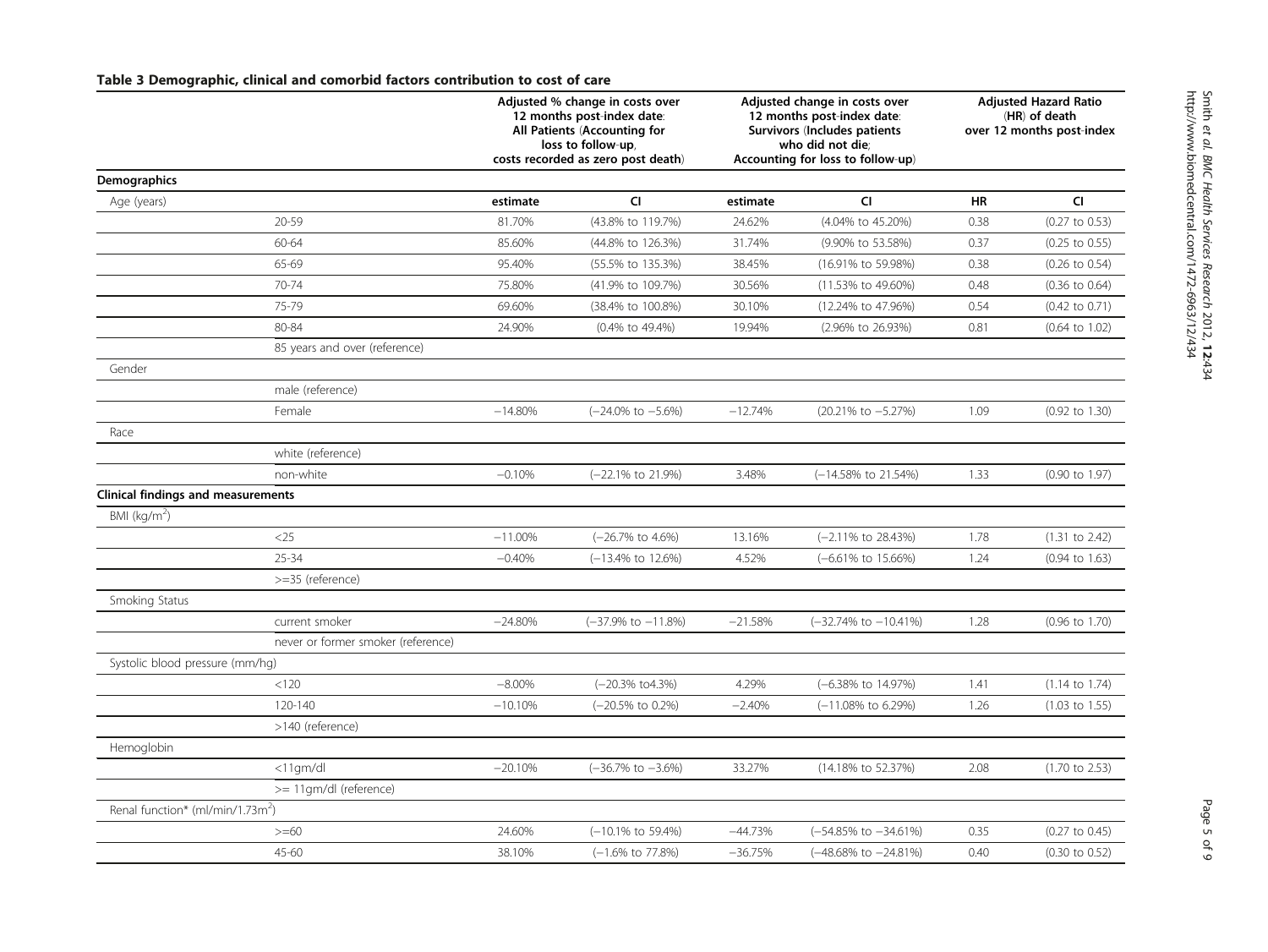| <30 (reference)<br>Ejection fraction on echocardiogram(%)<br>52.70%<br>$-3.00%$<br>>65<br>(1.5% to 103.4%)<br>(-26.81% to 20.81%)<br>$(0.29 \text{ to } 0.64)$<br>0.43<br>$51 - 65$<br>(-33.47% to 2.74%)<br>50.70%<br>(7.1% to 94.3%)<br>$-15.37%$<br>0.36<br>$(0.27 \text{ to } 0.49)$<br>$41 - 50$<br>44.70%<br>(0.3% to 89.0%)<br>$-14.80%$<br>(-34.20% to 4.60%)<br>0.39<br>$(0.27 \text{ to } 0.56)$<br>$31 - 40$<br>47.10%<br>(2.1% to 92.0%)<br>$-16.09%$<br>(-35.00% to 2.82%)<br>0.37<br>$(0.26 \text{ to } 0.53)$<br>$21 - 30$<br>50.50%<br>$-5.38%$<br>(-26.83% to 16.07%)<br>(4.3% to 96.8%)<br>0.44<br>$(0.31$ to $0.64)$<br>1-20 (reference)<br>Posterior wall thickness on echocardiogram (mm)<br><11<br>9.70%<br>(-2.0% to 21.4%)<br>9.83%<br>(69.90% to 18.96%)<br>$(0.92 \text{ to } 1.30)$<br>1.10<br>>=11 (reference)<br>Comorbid diagnoses<br>Atrial fibrillation<br>15.30%<br>26.75%<br>(16.72% to 36.79%)<br>1.08<br>$(0.91$ to $1.27)$<br>(3.1% to 27.6%)<br>yes<br>no (reference)<br>Aortic valvular disease<br>0.40%<br>(-10.5% to 11.3%)<br>9.25%<br>(35.73% to 18.14%)<br>1.22<br>$(1.03 \text{ to } 1.44)$<br>yes<br>no (reference)<br>Coronary artery disease<br>13.90%<br>(1.9% to 26.0%)<br>19.86%<br>(10.19% to 29.53%)<br>1.09<br>$(0.91$ to $1.31)$<br>yes<br>no (reference)<br>Chronic lung disease<br>29.20%<br>(16.3% to 42.0%)<br>44.95%<br>(33.82% to 56.08%)<br>1.25<br>$(1.06 \text{ to } 1.47)$<br>yes<br>no (reference)<br>36.20%<br>(18.6% to 53.8%)<br>64.00%<br>(48.85% to 79.16%)<br>1.31<br>$(1.08 \text{ to } 1.58)$<br>Depression<br>yes<br>no (reference)<br>37.80%<br>(22.5% to 53.0%)<br>64.82%<br>(51.37% to 78.26%)<br>1.38<br><b>Diabetes</b><br>$(1.16 \text{ to } 1.65)$<br>yes<br>no (reference)<br>21.20%<br>Hypothyroidism<br>1.40%<br>(-13.1% to 15.8%)<br>(9.36% to 33.05%)<br>1.25<br>$(1.02 \text{ to } 1.52)$<br>yes<br>no (reference)<br>21.40%<br>14.35%<br>0.87<br>Hyperlipidemia<br>(8.4% to 34.4%)<br>(5.11% to 23.60%)<br>$(0.73 \text{ to } 1.04)$<br>yes<br>no (reference)<br>Peripheral vascular disease<br>13.20%<br>37.31%<br>1.33<br>(-4.0% to 30.3%)<br>(23.46% to 51.16%)<br>$(1.10 \text{ to } 1.62)$<br>yes<br>no (reference)<br>Stroke<br>(-19.0% to 17.4%)<br>19.08%<br>$-0.80%$<br>(4.99% to 33.16%)<br>1.37<br>$(1.10 \text{ to } 1.71)$<br>yes<br>no (reference) |                           | 30-45 | 24.70% | $(-12.8\% \text{ to } 62.1\%)$ | $-31.49%$ | (-44.97% to -18.01%) | 0.57 | $(0.44 \text{ to } 0.74)$ |
|-----------------------------------------------------------------------------------------------------------------------------------------------------------------------------------------------------------------------------------------------------------------------------------------------------------------------------------------------------------------------------------------------------------------------------------------------------------------------------------------------------------------------------------------------------------------------------------------------------------------------------------------------------------------------------------------------------------------------------------------------------------------------------------------------------------------------------------------------------------------------------------------------------------------------------------------------------------------------------------------------------------------------------------------------------------------------------------------------------------------------------------------------------------------------------------------------------------------------------------------------------------------------------------------------------------------------------------------------------------------------------------------------------------------------------------------------------------------------------------------------------------------------------------------------------------------------------------------------------------------------------------------------------------------------------------------------------------------------------------------------------------------------------------------------------------------------------------------------------------------------------------------------------------------------------------------------------------------------------------------------------------------------------------------------------------------------------------------------------------------------------------------------------------------------------------------------------------------------------------------------------------------------------------------------------------------------------------------------------------|---------------------------|-------|--------|--------------------------------|-----------|----------------------|------|---------------------------|
|                                                                                                                                                                                                                                                                                                                                                                                                                                                                                                                                                                                                                                                                                                                                                                                                                                                                                                                                                                                                                                                                                                                                                                                                                                                                                                                                                                                                                                                                                                                                                                                                                                                                                                                                                                                                                                                                                                                                                                                                                                                                                                                                                                                                                                                                                                                                                           |                           |       |        |                                |           |                      |      |                           |
|                                                                                                                                                                                                                                                                                                                                                                                                                                                                                                                                                                                                                                                                                                                                                                                                                                                                                                                                                                                                                                                                                                                                                                                                                                                                                                                                                                                                                                                                                                                                                                                                                                                                                                                                                                                                                                                                                                                                                                                                                                                                                                                                                                                                                                                                                                                                                           |                           |       |        |                                |           |                      |      |                           |
|                                                                                                                                                                                                                                                                                                                                                                                                                                                                                                                                                                                                                                                                                                                                                                                                                                                                                                                                                                                                                                                                                                                                                                                                                                                                                                                                                                                                                                                                                                                                                                                                                                                                                                                                                                                                                                                                                                                                                                                                                                                                                                                                                                                                                                                                                                                                                           |                           |       |        |                                |           |                      |      |                           |
|                                                                                                                                                                                                                                                                                                                                                                                                                                                                                                                                                                                                                                                                                                                                                                                                                                                                                                                                                                                                                                                                                                                                                                                                                                                                                                                                                                                                                                                                                                                                                                                                                                                                                                                                                                                                                                                                                                                                                                                                                                                                                                                                                                                                                                                                                                                                                           |                           |       |        |                                |           |                      |      |                           |
|                                                                                                                                                                                                                                                                                                                                                                                                                                                                                                                                                                                                                                                                                                                                                                                                                                                                                                                                                                                                                                                                                                                                                                                                                                                                                                                                                                                                                                                                                                                                                                                                                                                                                                                                                                                                                                                                                                                                                                                                                                                                                                                                                                                                                                                                                                                                                           |                           |       |        |                                |           |                      |      |                           |
|                                                                                                                                                                                                                                                                                                                                                                                                                                                                                                                                                                                                                                                                                                                                                                                                                                                                                                                                                                                                                                                                                                                                                                                                                                                                                                                                                                                                                                                                                                                                                                                                                                                                                                                                                                                                                                                                                                                                                                                                                                                                                                                                                                                                                                                                                                                                                           |                           |       |        |                                |           |                      |      |                           |
|                                                                                                                                                                                                                                                                                                                                                                                                                                                                                                                                                                                                                                                                                                                                                                                                                                                                                                                                                                                                                                                                                                                                                                                                                                                                                                                                                                                                                                                                                                                                                                                                                                                                                                                                                                                                                                                                                                                                                                                                                                                                                                                                                                                                                                                                                                                                                           |                           |       |        |                                |           |                      |      |                           |
|                                                                                                                                                                                                                                                                                                                                                                                                                                                                                                                                                                                                                                                                                                                                                                                                                                                                                                                                                                                                                                                                                                                                                                                                                                                                                                                                                                                                                                                                                                                                                                                                                                                                                                                                                                                                                                                                                                                                                                                                                                                                                                                                                                                                                                                                                                                                                           |                           |       |        |                                |           |                      |      |                           |
|                                                                                                                                                                                                                                                                                                                                                                                                                                                                                                                                                                                                                                                                                                                                                                                                                                                                                                                                                                                                                                                                                                                                                                                                                                                                                                                                                                                                                                                                                                                                                                                                                                                                                                                                                                                                                                                                                                                                                                                                                                                                                                                                                                                                                                                                                                                                                           |                           |       |        |                                |           |                      |      |                           |
|                                                                                                                                                                                                                                                                                                                                                                                                                                                                                                                                                                                                                                                                                                                                                                                                                                                                                                                                                                                                                                                                                                                                                                                                                                                                                                                                                                                                                                                                                                                                                                                                                                                                                                                                                                                                                                                                                                                                                                                                                                                                                                                                                                                                                                                                                                                                                           |                           |       |        |                                |           |                      |      |                           |
|                                                                                                                                                                                                                                                                                                                                                                                                                                                                                                                                                                                                                                                                                                                                                                                                                                                                                                                                                                                                                                                                                                                                                                                                                                                                                                                                                                                                                                                                                                                                                                                                                                                                                                                                                                                                                                                                                                                                                                                                                                                                                                                                                                                                                                                                                                                                                           |                           |       |        |                                |           |                      |      |                           |
|                                                                                                                                                                                                                                                                                                                                                                                                                                                                                                                                                                                                                                                                                                                                                                                                                                                                                                                                                                                                                                                                                                                                                                                                                                                                                                                                                                                                                                                                                                                                                                                                                                                                                                                                                                                                                                                                                                                                                                                                                                                                                                                                                                                                                                                                                                                                                           |                           |       |        |                                |           |                      |      |                           |
|                                                                                                                                                                                                                                                                                                                                                                                                                                                                                                                                                                                                                                                                                                                                                                                                                                                                                                                                                                                                                                                                                                                                                                                                                                                                                                                                                                                                                                                                                                                                                                                                                                                                                                                                                                                                                                                                                                                                                                                                                                                                                                                                                                                                                                                                                                                                                           |                           |       |        |                                |           |                      |      |                           |
|                                                                                                                                                                                                                                                                                                                                                                                                                                                                                                                                                                                                                                                                                                                                                                                                                                                                                                                                                                                                                                                                                                                                                                                                                                                                                                                                                                                                                                                                                                                                                                                                                                                                                                                                                                                                                                                                                                                                                                                                                                                                                                                                                                                                                                                                                                                                                           |                           |       |        |                                |           |                      |      |                           |
|                                                                                                                                                                                                                                                                                                                                                                                                                                                                                                                                                                                                                                                                                                                                                                                                                                                                                                                                                                                                                                                                                                                                                                                                                                                                                                                                                                                                                                                                                                                                                                                                                                                                                                                                                                                                                                                                                                                                                                                                                                                                                                                                                                                                                                                                                                                                                           |                           |       |        |                                |           |                      |      |                           |
|                                                                                                                                                                                                                                                                                                                                                                                                                                                                                                                                                                                                                                                                                                                                                                                                                                                                                                                                                                                                                                                                                                                                                                                                                                                                                                                                                                                                                                                                                                                                                                                                                                                                                                                                                                                                                                                                                                                                                                                                                                                                                                                                                                                                                                                                                                                                                           |                           |       |        |                                |           |                      |      |                           |
|                                                                                                                                                                                                                                                                                                                                                                                                                                                                                                                                                                                                                                                                                                                                                                                                                                                                                                                                                                                                                                                                                                                                                                                                                                                                                                                                                                                                                                                                                                                                                                                                                                                                                                                                                                                                                                                                                                                                                                                                                                                                                                                                                                                                                                                                                                                                                           |                           |       |        |                                |           |                      |      |                           |
|                                                                                                                                                                                                                                                                                                                                                                                                                                                                                                                                                                                                                                                                                                                                                                                                                                                                                                                                                                                                                                                                                                                                                                                                                                                                                                                                                                                                                                                                                                                                                                                                                                                                                                                                                                                                                                                                                                                                                                                                                                                                                                                                                                                                                                                                                                                                                           |                           |       |        |                                |           |                      |      |                           |
|                                                                                                                                                                                                                                                                                                                                                                                                                                                                                                                                                                                                                                                                                                                                                                                                                                                                                                                                                                                                                                                                                                                                                                                                                                                                                                                                                                                                                                                                                                                                                                                                                                                                                                                                                                                                                                                                                                                                                                                                                                                                                                                                                                                                                                                                                                                                                           |                           |       |        |                                |           |                      |      |                           |
|                                                                                                                                                                                                                                                                                                                                                                                                                                                                                                                                                                                                                                                                                                                                                                                                                                                                                                                                                                                                                                                                                                                                                                                                                                                                                                                                                                                                                                                                                                                                                                                                                                                                                                                                                                                                                                                                                                                                                                                                                                                                                                                                                                                                                                                                                                                                                           |                           |       |        |                                |           |                      |      |                           |
|                                                                                                                                                                                                                                                                                                                                                                                                                                                                                                                                                                                                                                                                                                                                                                                                                                                                                                                                                                                                                                                                                                                                                                                                                                                                                                                                                                                                                                                                                                                                                                                                                                                                                                                                                                                                                                                                                                                                                                                                                                                                                                                                                                                                                                                                                                                                                           |                           |       |        |                                |           |                      |      |                           |
|                                                                                                                                                                                                                                                                                                                                                                                                                                                                                                                                                                                                                                                                                                                                                                                                                                                                                                                                                                                                                                                                                                                                                                                                                                                                                                                                                                                                                                                                                                                                                                                                                                                                                                                                                                                                                                                                                                                                                                                                                                                                                                                                                                                                                                                                                                                                                           |                           |       |        |                                |           |                      |      |                           |
|                                                                                                                                                                                                                                                                                                                                                                                                                                                                                                                                                                                                                                                                                                                                                                                                                                                                                                                                                                                                                                                                                                                                                                                                                                                                                                                                                                                                                                                                                                                                                                                                                                                                                                                                                                                                                                                                                                                                                                                                                                                                                                                                                                                                                                                                                                                                                           |                           |       |        |                                |           |                      |      |                           |
|                                                                                                                                                                                                                                                                                                                                                                                                                                                                                                                                                                                                                                                                                                                                                                                                                                                                                                                                                                                                                                                                                                                                                                                                                                                                                                                                                                                                                                                                                                                                                                                                                                                                                                                                                                                                                                                                                                                                                                                                                                                                                                                                                                                                                                                                                                                                                           |                           |       |        |                                |           |                      |      |                           |
|                                                                                                                                                                                                                                                                                                                                                                                                                                                                                                                                                                                                                                                                                                                                                                                                                                                                                                                                                                                                                                                                                                                                                                                                                                                                                                                                                                                                                                                                                                                                                                                                                                                                                                                                                                                                                                                                                                                                                                                                                                                                                                                                                                                                                                                                                                                                                           |                           |       |        |                                |           |                      |      |                           |
|                                                                                                                                                                                                                                                                                                                                                                                                                                                                                                                                                                                                                                                                                                                                                                                                                                                                                                                                                                                                                                                                                                                                                                                                                                                                                                                                                                                                                                                                                                                                                                                                                                                                                                                                                                                                                                                                                                                                                                                                                                                                                                                                                                                                                                                                                                                                                           |                           |       |        |                                |           |                      |      |                           |
|                                                                                                                                                                                                                                                                                                                                                                                                                                                                                                                                                                                                                                                                                                                                                                                                                                                                                                                                                                                                                                                                                                                                                                                                                                                                                                                                                                                                                                                                                                                                                                                                                                                                                                                                                                                                                                                                                                                                                                                                                                                                                                                                                                                                                                                                                                                                                           |                           |       |        |                                |           |                      |      |                           |
|                                                                                                                                                                                                                                                                                                                                                                                                                                                                                                                                                                                                                                                                                                                                                                                                                                                                                                                                                                                                                                                                                                                                                                                                                                                                                                                                                                                                                                                                                                                                                                                                                                                                                                                                                                                                                                                                                                                                                                                                                                                                                                                                                                                                                                                                                                                                                           |                           |       |        |                                |           |                      |      |                           |
|                                                                                                                                                                                                                                                                                                                                                                                                                                                                                                                                                                                                                                                                                                                                                                                                                                                                                                                                                                                                                                                                                                                                                                                                                                                                                                                                                                                                                                                                                                                                                                                                                                                                                                                                                                                                                                                                                                                                                                                                                                                                                                                                                                                                                                                                                                                                                           |                           |       |        |                                |           |                      |      |                           |
|                                                                                                                                                                                                                                                                                                                                                                                                                                                                                                                                                                                                                                                                                                                                                                                                                                                                                                                                                                                                                                                                                                                                                                                                                                                                                                                                                                                                                                                                                                                                                                                                                                                                                                                                                                                                                                                                                                                                                                                                                                                                                                                                                                                                                                                                                                                                                           |                           |       |        |                                |           |                      |      |                           |
|                                                                                                                                                                                                                                                                                                                                                                                                                                                                                                                                                                                                                                                                                                                                                                                                                                                                                                                                                                                                                                                                                                                                                                                                                                                                                                                                                                                                                                                                                                                                                                                                                                                                                                                                                                                                                                                                                                                                                                                                                                                                                                                                                                                                                                                                                                                                                           |                           |       |        |                                |           |                      |      |                           |
|                                                                                                                                                                                                                                                                                                                                                                                                                                                                                                                                                                                                                                                                                                                                                                                                                                                                                                                                                                                                                                                                                                                                                                                                                                                                                                                                                                                                                                                                                                                                                                                                                                                                                                                                                                                                                                                                                                                                                                                                                                                                                                                                                                                                                                                                                                                                                           |                           |       |        |                                |           |                      |      |                           |
| yes                                                                                                                                                                                                                                                                                                                                                                                                                                                                                                                                                                                                                                                                                                                                                                                                                                                                                                                                                                                                                                                                                                                                                                                                                                                                                                                                                                                                                                                                                                                                                                                                                                                                                                                                                                                                                                                                                                                                                                                                                                                                                                                                                                                                                                                                                                                                                       | Transient ischemic attack |       | 18.00% | $(-5.4\% \text{ to } 41.5\%)$  | 4.44%     | (-11.27% to 20.16%)  | 0.84 | $(0.63$ to $1.14)$        |
| no (reference)                                                                                                                                                                                                                                                                                                                                                                                                                                                                                                                                                                                                                                                                                                                                                                                                                                                                                                                                                                                                                                                                                                                                                                                                                                                                                                                                                                                                                                                                                                                                                                                                                                                                                                                                                                                                                                                                                                                                                                                                                                                                                                                                                                                                                                                                                                                                            |                           |       |        |                                |           |                      |      |                           |

# Table 3 Demographic, clinical and comorbid factors contribution to cost of care (Continued)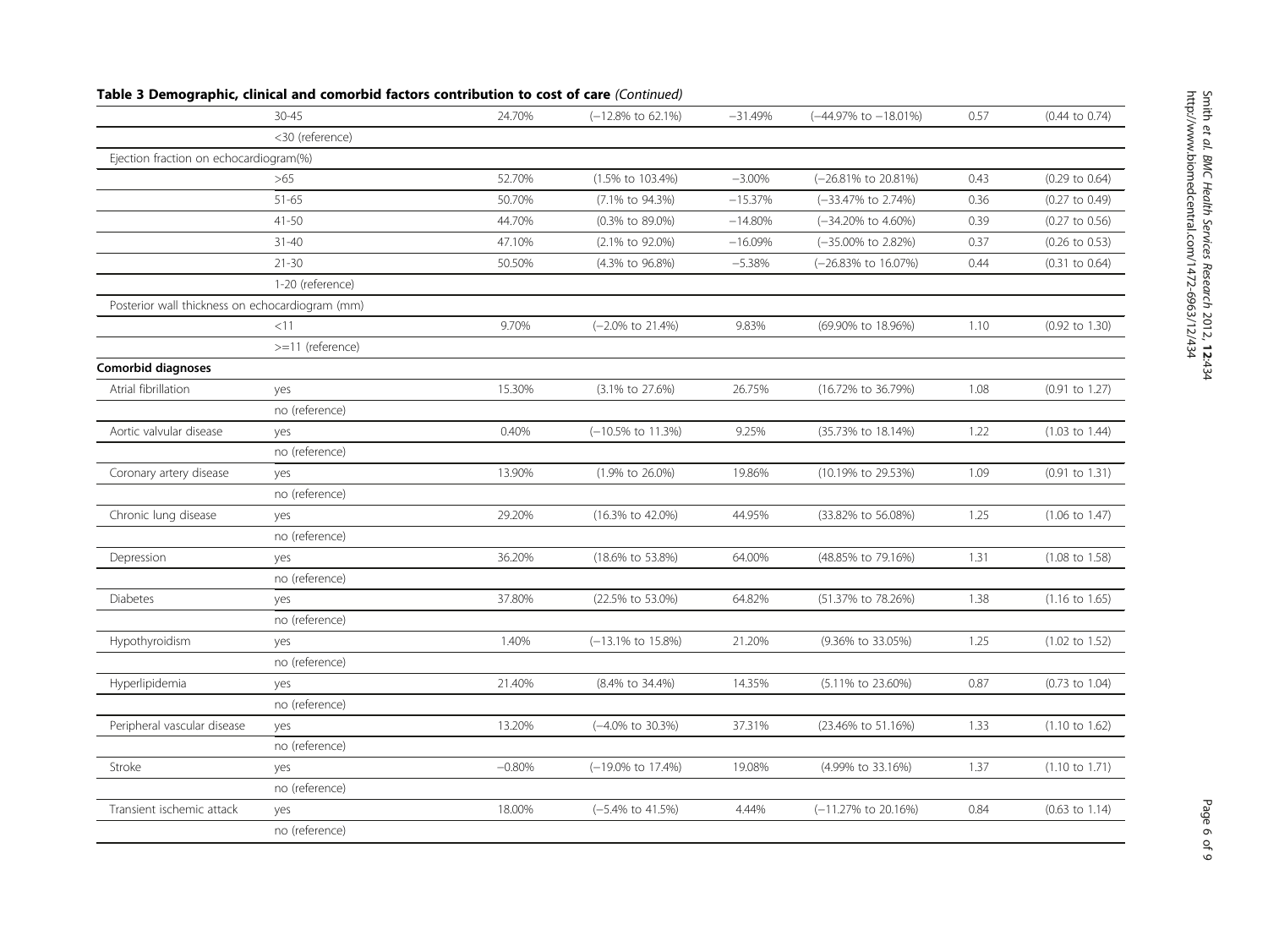die (HR = 0.36, 95% CI 0.27 to 0.49). When we restricted our cost analysis to those patients who survived the entire 12 month period we found cost changes in the expected direction for patients with anemia (33.27% higher, 95% CI 14.18% to 52.37%) and ejection fraction (for example, patients with normal ejection fraction had costs 15% lower (95% CI −33.47% to 2.74%) compared with those who had the lowest level of ejection fraction). Patients at younger ages were still found to be significantly more costly even in the survivors-only cost analysis.

We undertook an exploratory analysis (data not shown) comparing relative changes in average monthly costs by incident and prevalent patients (separately). We found that ejection fraction and coronary artery disease switched signs (e.g. from higher cost to lower cost) between incident and prevalent patients. Among prevalent patients, a normal ejection fraction (51% to 65%) was associated with higher costs (71%; 95% CI, 26% to 133%) compared with the worst ejection fraction, but the opposite held for incident patients (−54%; 95% CI, -76% to −13%). For coronary artery disease, incident patients had lower costs (−40%; 95% CI −59.2% to 11.2%), while prevalent patients had costs that were 20% higher (95% CI 7.7% to 34.5%).

# **Discussion**

Several diseases were associated with significantly higher and economically relevant cost changes, including atrial fibrillation, coronary artery disease, chronic lung disease, depression, diabetes and hyperlipidemia. Since the presence of these factors lead to higher resource utilization they are logical candidates for inclusion in risk stratification selection processes for care management programs and for clinical attention in these programs. Some of our findings were counterintuitive in that patients with advanced age, worse ejection fraction and anemia had lower costs. These findings are surprising, but for anemia and ejection fraction are probably best explained by the greater risk of death. Patients with worse ejection fraction and anemia were less costly because they died at a higher rate. Like the other comorbid conditions listed above, these two factors are also logical candidates for risk selection and management. Why older patients have lower costs is not clear from our analysis. One potential explanation is a survivor effect.

Our finding that patients with certain conditions have lower costs has implications for research into the burden of disease. One implication is that in a disease like heart failure where patients die at a high rate, using cost of care as an outcome cannot capture all clinically meaningful events (e.g. death), and so fails to synthesize in a way that may matter to patients, clinicians, payers and policy makers. When investigators are interested in

following costs for a cohort of patients, costs after a patient dies are recorded as zero, because that patient's health care costs are fully known (zero) after death. This practice accurately reflects the real costs of care for a cohort over time, but may not do so in a way that is meaningful for all applications. For example, since physicians obviously no longer provide care to patients following death, their interest in the cost of patient care ceases. Our work offers a descriptive solution by presenting cost

and death findings in a way that allows the reader to examine them in parallel. Using a survivors-only cost analysis as an adjunct is one way to illustrate how burden of illness changes in the presence of comorbidities without the selection bias introduced by death. But this solution is not completely satisfactory because it may not yield cost estimates that are useful for a full economic evaluation because patients who die are an im-

portant part of the cost function. Work in other areas has shown that focus on incident versus prevalent patients is a key to differentiating patients' risk profiles; [[8\]](#page-7-0) our exploratory analysis suggests that further work comparing incident and prevalent heart failure patients may usefully discriminate those at risk of high cost. Specifically, patients with incident heart failure and low ejection fractions (< 20%) had higher costs than patients with incident heart failure and higher ejection fractions, but opposite findings were observed for the full cohort of prevalent patients. The explanation for this discrepancy may lie in the relatively high procedural costs surrounding events that led to the heart failure diagnosis. For example, a patient who has an acute myocardial infarction may undergo a workup that included an echocardiogram, leading to an incident diagnosis of heart failure. Acute events, such as myocardial infarction may also be associated with other expensive interventions including coronary artery bypass surgery or angiography, thus leading to significant costs among incident patients. High cost events may be associated with more severe decompensation as well, reflecting the expense of lower ejection fractions among incident patients compared with those of higher ejection fractions. Another explanation may involve the severity of the initial diagnosis with intense early management of those with the poorest ejection fraction, followed by a higher death rate as time passes. However, these exploratory findings may also have been due to chance, as we made multiple comparisons with these groupings.

Our findings are similar to recent work by Dunlay et al. [\[15](#page-8-0)]. who investigated the lifetime cost of care in patients with incident heart failure. They showed, for example, that diabetes and preserved ejection fraction were associated with higher costs. However, they found that anemia was associated with 10% higher costs, while our study showed anemia to be associated with 20% lower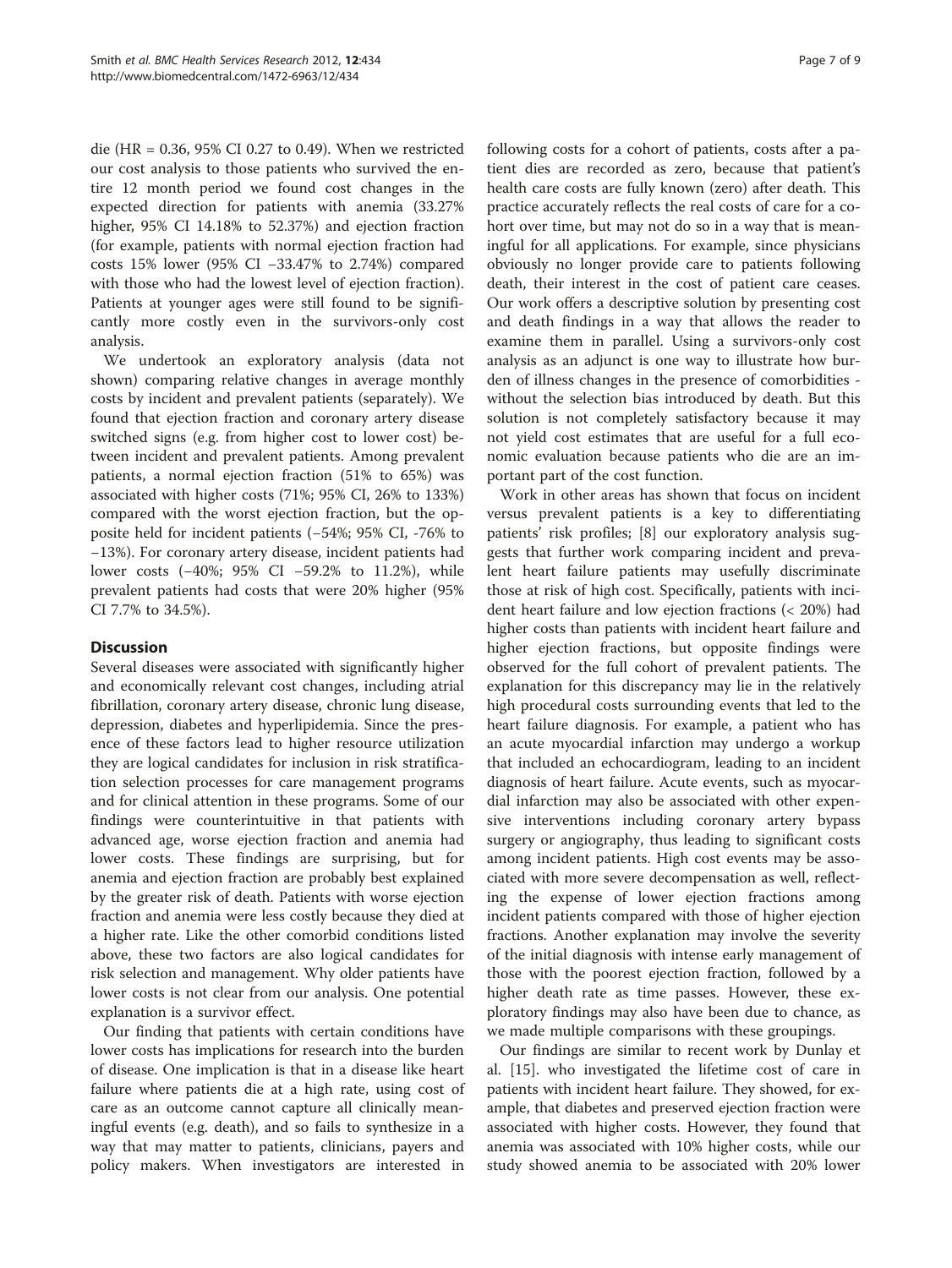<span id="page-7-0"></span>costs. Much of this difference could be due to population selection differences, since we examined incident and prevalent patients and followed them for 12 months. We did find comparable results (anemia associated with a 33% increase in costs) when our analysis was restricted to patients who survived.

Our study was limited to a single site and to patients who were members of an HMO. But the integrated care at the HMO allowed us to track comprehensive utilization across time and to examine demographic and clinical findings for these patients. Although the cost structure in the HMO is likely not completely transferable, investigators hypothesize that the ratio of costs, like those we presented in this paper, are more likely to meaningfully compare across systems of health care [[16\]](#page-8-0). Another limitation to our analysis is that due to sample size considerations we did not evaluate interaction effects, for example anemia and chronic kidney disease. In the case of economically meaningful interaction between factors, we may have over- or underestimated the true contribution of these factors to cost of care.

We used the receipt of an echocardiogram as an index date to have a common event in a patient's natural history of heart failure. But using the date of an echocardiogram meant that the patients were medically supervised more closely; the absolute estimates of one year costs may be inflated when compared with other points in the natural history of heart failure.

### Conclusion

In conclusion, previous studies of the costs related to heart failure have largely focused on the overall burden of disease [2,3]. Some analyses that have examined the contribution of comorbid conditions were limited by access to clinical information [[17\]](#page-8-0). Our study examines the question of burden in heart failure from a different perspective and has shown that 1) cost patterns may differ for newly diagnosed and prevalent patients, and 2) that several conditions (atrial fibrillation, coronary artery disease, chronic lung disease, depression, diabetes and hyperlipidemia) contribute independently to the cost of care in heart failure. These comorbid conditions may be important targets for disease management efforts. Further research could be usefully aimed toward a better understanding of how to best report the results of economic studies in conditions with a high death rate, and toward understanding reasons for the cost differences between patients with incident and prevalent disease.

### Competing interests

This study was sponsored by Amgen through a contract to the Kaiser Permanente Northwest Center for Health Research. The contract guaranteed publication rights to the authors. Amgen had the right to review and comment on the paper, but the study design, analysis, interpretation, writing

and final decisions over content rested with the investigators, not the sponsor. The manuscript contains analyses of the costs and natural history of heart failure. The work is not product-specific as no pharmaceutical agents or other medical products are compared or described. The authors declare that they have no competing interests.

### Authors' contributions

DS, EJ, MT, DB and KC participated in the design of the study and interpretation of analyses. DB carried out the statistical analysis. XY and AP extracted data from KPNW files and participated in the interpretation of the analysis. DS and EJ drafted the manuscript, and all authors read and approved the final manuscript.

#### Acknowledgements

The authors are grateful to Alan Brookhart, PhD, for an extremely helpful review of earlier paper drafts.

### Funding

Amgen sponsored the study through a contract to the Center for Health Research, Kaiser Permanente Northwest.

### Author details

<sup>1</sup>The Center for Health Research, Kaiser Permanente Northwest, 3800 N. Interstate Avenue, Portland, OR 97227, USA. <sup>2</sup>Department of Nephrology, Kaiser Permanente Northwest, 6902 SE Lake Rd Ste 100, Portland, OR 97267, USA. <sup>3</sup>Department of Pharmacy, University of Washington, Magnuson Health Sciences Building, H Wing, Dean's Office, H-364, Box 357631, Seattle, WA 98195, USA. <sup>4</sup>Department of Cardiology, Kaiser Permanente Northwest, 10100 South East Sunnyside Road, Clackamas, OR 97015, USA.

### Received: 3 February 2012 Accepted: 20 November 2012 Published: 30 November 2012

### References

- 1. Rosamond W, Flegal K, Friday G, et al: Heart disease and stroke statistics–2007 update: a report from the American heart association statistics committee and stroke statistics subcommittee. Circulation 2007, 115:e69–e171.
- 2. Trogdon JG, Finkelstein EA, Nwaise IA, Tangka FK, Orenstein D: The economic burden of chronic cardiovascular disease for major insurers. Health Promot Pract 2007, 8:234–242.
- 3. Lee WC, Chavez YE, Baker T, Luce BR: Economic burden of heart failure: a summary of recent literature. Heart & Lung: The Journal of Acute and Critical Care 2004, 33:362–371.
- 4. McAlister FA, Stewart S, Ferrua S, McMurray JJ: Multidisciplinary strategies for the management of heart failure patients at high risk for admission: a systematic review of randomized trials. J Am Coll Cardiol 2004, 44:810–819.
- 5. Hsieh M, Auble TE, Yealy DM: Validation of the acute heart failure index. Ann Emerg Med 2008, 51:37–44.
- 6. Auble TE, Hsieh M, McCausland JB, Yealy DM: Comparison of four clinical prediction rules for estimating risk in heart failure. Ann Emerg Med 2007, 50(2):127–135. In Press, Corrected Proof.
- 7. Frankel DS, Piette JD, Jessup M, Craig K, Pickering F, Goldberg LR: Validation of prognostic models among patients with advanced heart failure. J Card Fail 2006, 12:430–438.
- 8. Ray WA: Evaluating medication effects outside of clinical trials: new-user designs. Am J Epidemiol 2003, 158:915–920.
- 9. Roger VL, Weston SA, Redfield MM, et al: Trends in heart failure incidence and survival in a community-based population. JAMA 2004, 292:344–350.
- 10. Go AS, Yang J, Ackerson LM, et al: Hemoglobin level, chronic kidney disease, and the risks of death and hospitalization in adults with chronic heart failure: the anemia in chronic heart failure: outcomes and resource utilization (ANCHOR) study. Circulation 2006, 113:2713–2723.
- 11. Hornbrook M, Goodman MJ: Adjusting health benefit contributions to reflect risks. In Risk based contributions to private health insurance. Edited by Hornbrook M. Greenwich: JAI Press Inc; 1991:41.
- 12. Baser O, Gardiner JC, Bradley CJ, Yuce H, Given C: Longitudinal analysis of censored medical cost data. Health Econ 2006, 15:513–525.
- 13. van Garderen KJ, Shah C: Exact interpretation of dummy variables in semilogarithmic equations. Econ J 2002, 5:149-159.